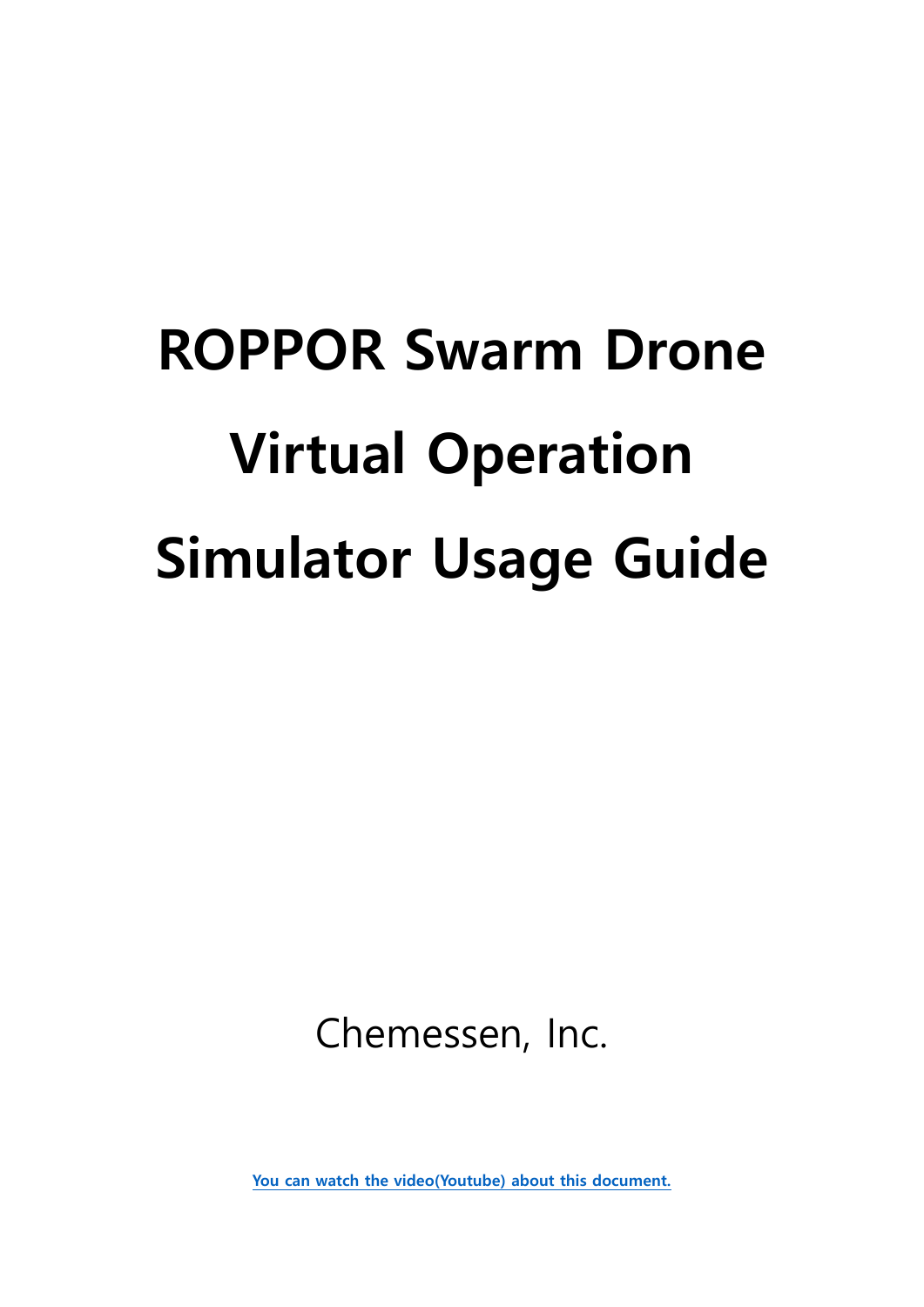



# **Legal Disclaimer**

## <span id="page-1-0"></span>**※ Legal Disclaimer Regarding Copyright**

ROPPOR Swarm Drone Software is registered with the Korea Copyright Commission and is protected by copyright law.

Please note that unauthorized copying, use, and distribution of this software, as well as unauthorized copying, use, and distribution of functions, function lists, function placement, user interfaces, and design within the software, are in violation of copyright law.

ROPPOR Swarm Drone Trial Software may only be used for functional verification purposes, and may not be used for commercial, educational, or business purposes.

If you have any copyright-related questions, please send your inquiries to staff@roppor.com and we will sincerely review and respond.

#### <span id="page-1-1"></span>**※ Legal Disclaimer Regarding Limitation of Liability**

ChemEssen Inc. is a software company. We are only responsible for the development and supply of swarm drone software and does not actually operate drone aircraft. The hardware related to parts and equipment, etc. and data such as mobile communication networks provided by us is only one example of testing the products of various manufacturers and the services of mobile carriers and confirming their integration with our software, and the durability of each hardware and mobile communication network.

It does not guarantee the stability, the function for a specific purpose, etc.

The user is solely responsible for the selection, interlocking, and operation results of all hardware and mobile communication networks outside the scope of the software.

Please select the hardware and mobile communication network that suits your purpose using the free trial version, which is provided unlimitedly regardless of the duration and number of drones, and be sure to verify its function, durability, stability, and malfunction. In addition, it is necessary to check and comply with the relevant laws and regulations of the country when drones are actually operated.

In addition to the software, the civil and criminal liability for all unforeseen circumstances and illegal operation including errors, malfunctions, accidents, human damages and property damages that may occur during interlock and operation of the drone body, parts, equipment, and mobile communication network selected by the user lies with the user, not with ChemEssen, Inc.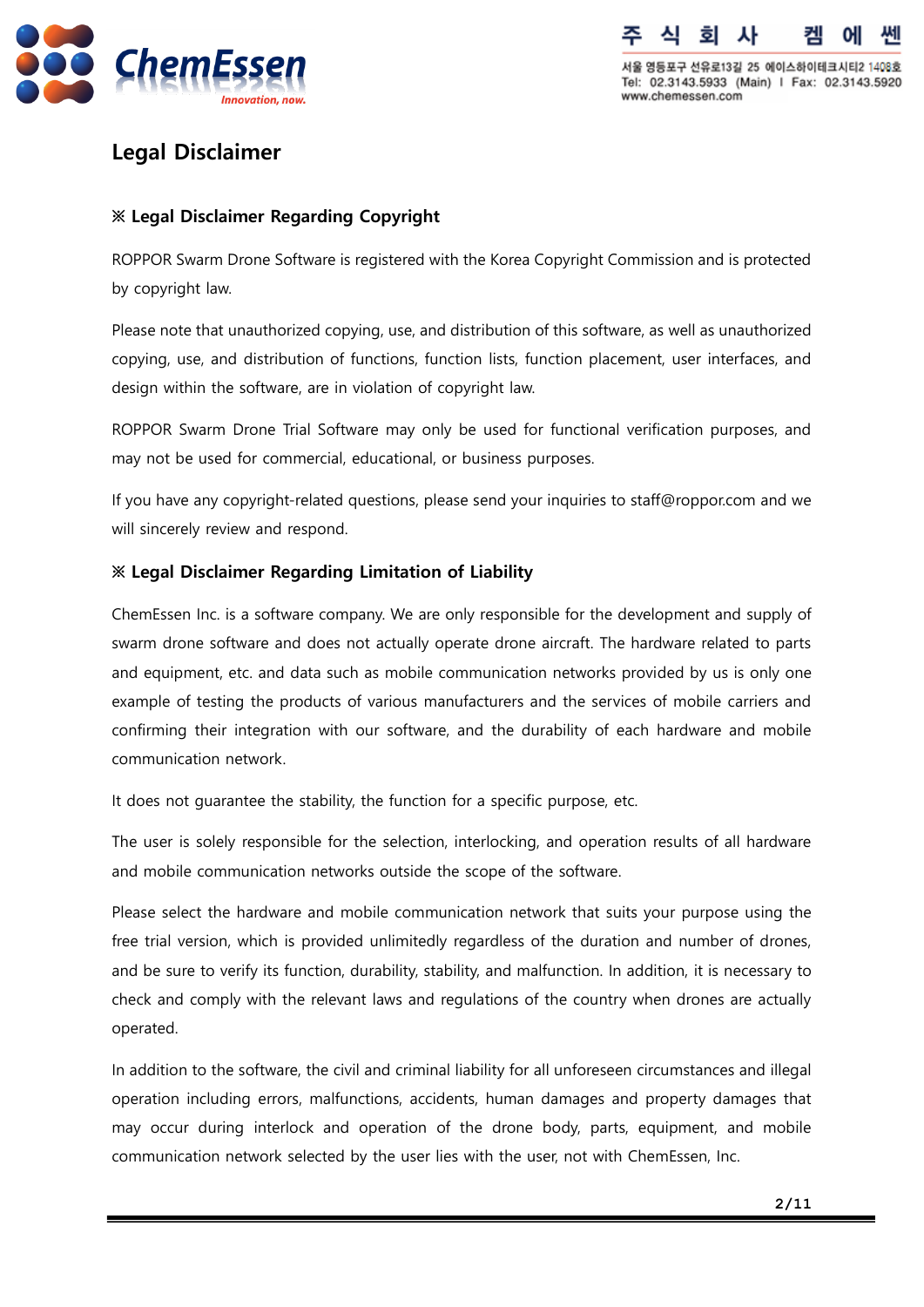



서울 영등포구 선유로13길 25 에이스하이테크시티2 1408호<br>Tel: 02.3143.5933 (Main) | Fax: 02.3143.5920 www.chemessen.com

# Index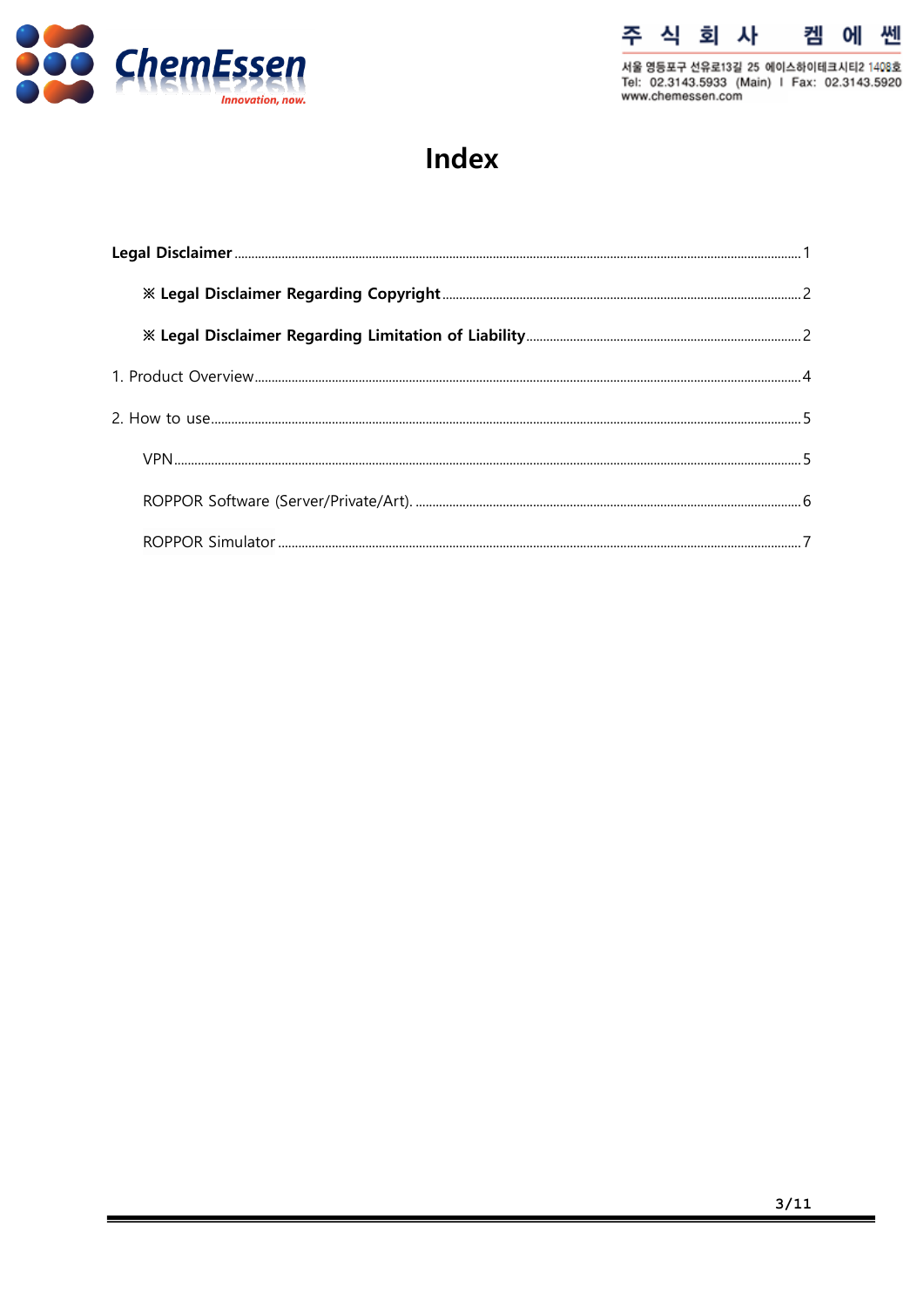

연동포구 선육료13각 25 에이스차이테크시티2 1408층 Tel: 02.3143.5933 (Main) | Fax: 02.3143.5920 www.chemessen.com

# <span id="page-3-0"></span>1. Product Overview

The ROPPOR Swarm Drone Virtual Operations Simulator (ROPPOR Simulator) is a program designed to create and simulate virtual drones in conjunction with ROPPOR Server, ROPPOR Private, ROPPOR Art, even if actual drones are not ready. The ROPPOR Simulator is designed to communicate data similar to real drones. Therefore, it is possible to check the number of drones that can be operated according to the actual communication status of the flight site. In addition, simulation flight is possible using virtual drones depending on the function of the three ROPPOR products(ROPPOR Server, ROPPOR Private, ROPPOR Art).

The ROPPOR Simulator can be used on any other PC, regardless of operation PC or relay PC, server PC. However, if you use the other  $3<sup>rd</sup>$  PC, you must set up the same environment as the operation PC. This means that you must receive a VPN Client Key through a VPN Server on a server (ROPPOR Server) or relay (ROPPOR Private/ROPPOR Art) PC to connect to the VPN so that the same network can be configured to communicate each other.

You can set and edit flight paths on the ROPPOR Swarm product (Server, Private), enabling simulated flights similar to actual route flight. You can also upload a formation path files for the drone light show on the ROPPOR Art, enabling simulated drone light show flight. But all simulated flights can be different from actual flights because they only support just path flight for simulation test, NOT about altitude, flight speed, battery, obstacles, and other factors on the real field flight.

You must install JAVA 8 or higher on your PC. In addition, the number of virtual drones that can be simulated is limited by performance, such as the internet environment, memory, and CPU on your PC. For large-scale simulation testing, you can divide PCs and distribute the number of drones each PCs (ex. 1~300, 301~600, 601~900, 901~1000 on each of the four PCs)

※ Simulator-generated virtual drones do not match actual flight and are only available for testing and demonstration purposes.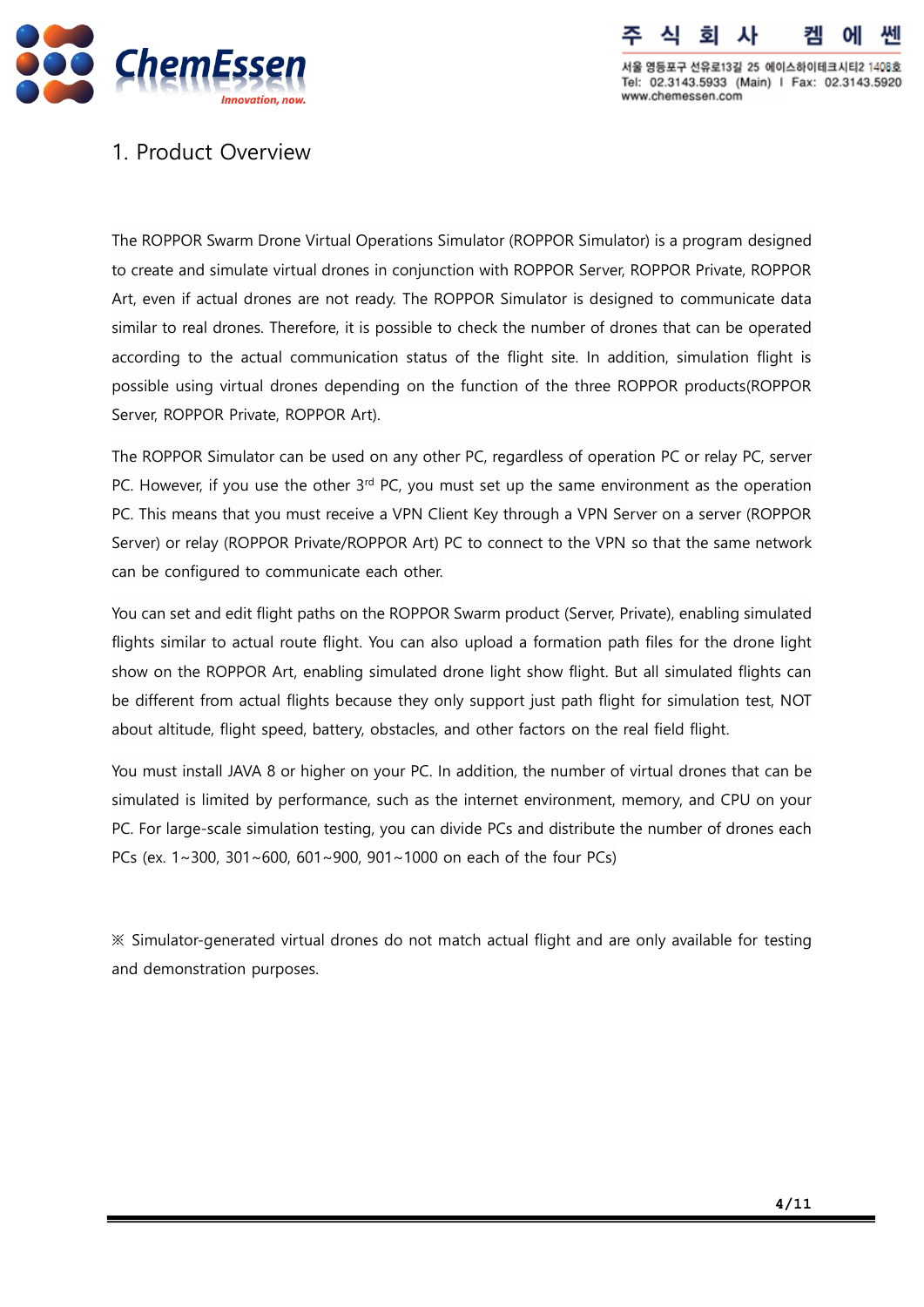

서울 영등포구 선유로13길 25 에이스하이테크시티2 1408호 Tel: 02.3143.5933 (Main) | Fax: 02.3143.5920 www.chemessen.com

# <span id="page-4-0"></span>2. How to use

#### <span id="page-4-1"></span>VPN

The ROPPOR Simulator is a program that generates virtual drones with similar communication loads to the actual ROPPOR three kinds of software, The VPN Client IP assignment associated with the VPN Server on server PC (ROPPOR Server) or relay PC (ROPPOR Private/ROPPOR Art) is mandatory for PCs to install and run simulator.

Run VPN on the PC where you want to use simulator. And connect to VPN Client and get IP assigned.



#### **Figure 1 VPN Client**

※ Refer to the "ROPPOR three kinds of software (Server/Private/Art) Installation Guide" for VPN Server setting and VPN Client installation instructions.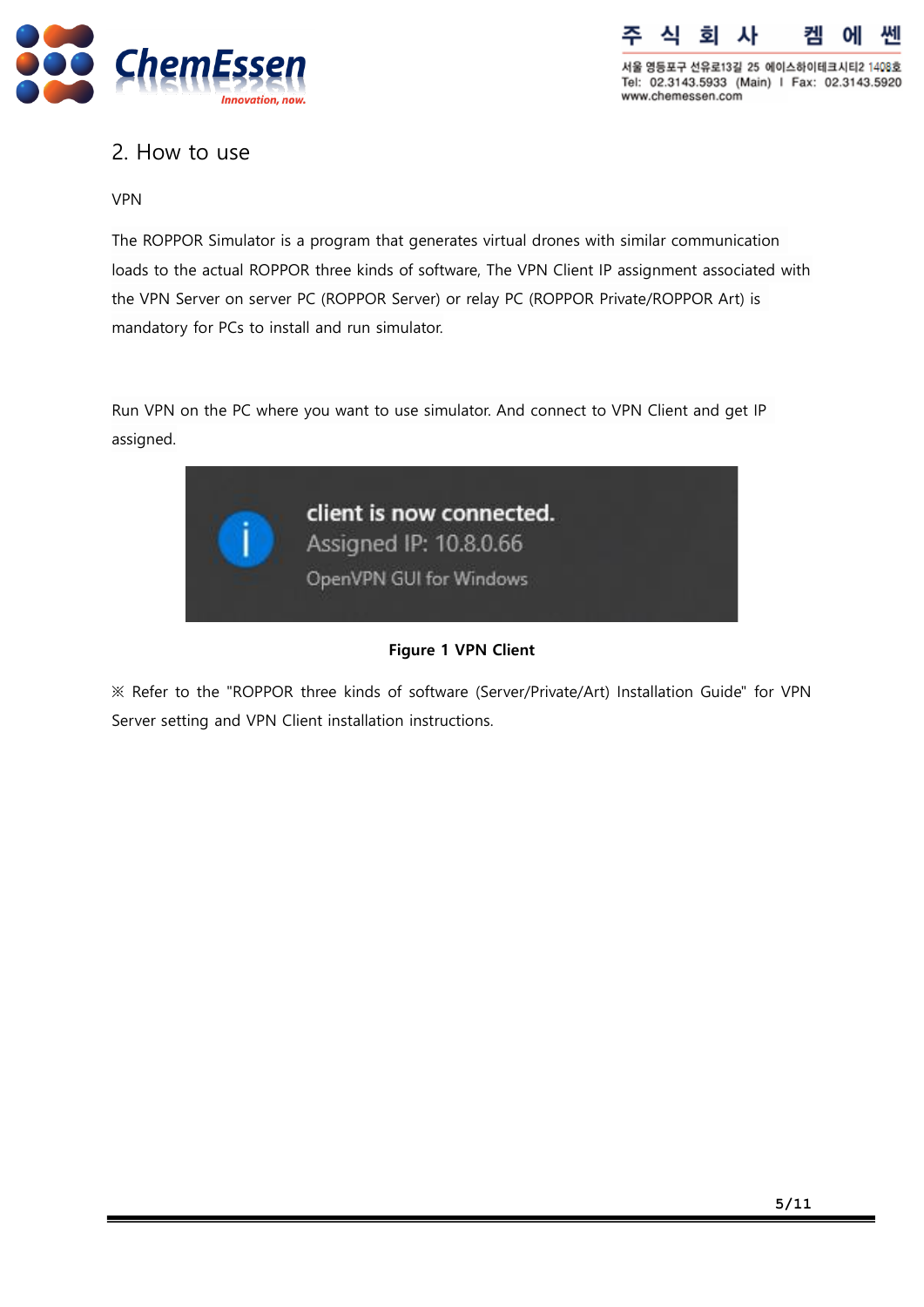

WI 서울 영등포구 선유로13길 25 에이스하이테크시티2 1408호 Tel: 02.3143.5933 (Main) | Fax: 02.3143.5920 www.chemessen.com

<span id="page-5-0"></span>ROPPOR Software (Server/Private/Art).

The ROPPOR Simulator is a program that generates virtual drones in ROPPOR three kinds of software that have already been run. Therefore, you must have ROPPOR software installing and running before generating a virtual drone to use simulator.



Run the ROPPOR software on your operation PC.

#### **Figure 2 ROPPOR Software**

※ Refer to the "ROPPOR three kinds of software(Server/Private/Art) Installation Guide" for installation instructions on ROPPOR software.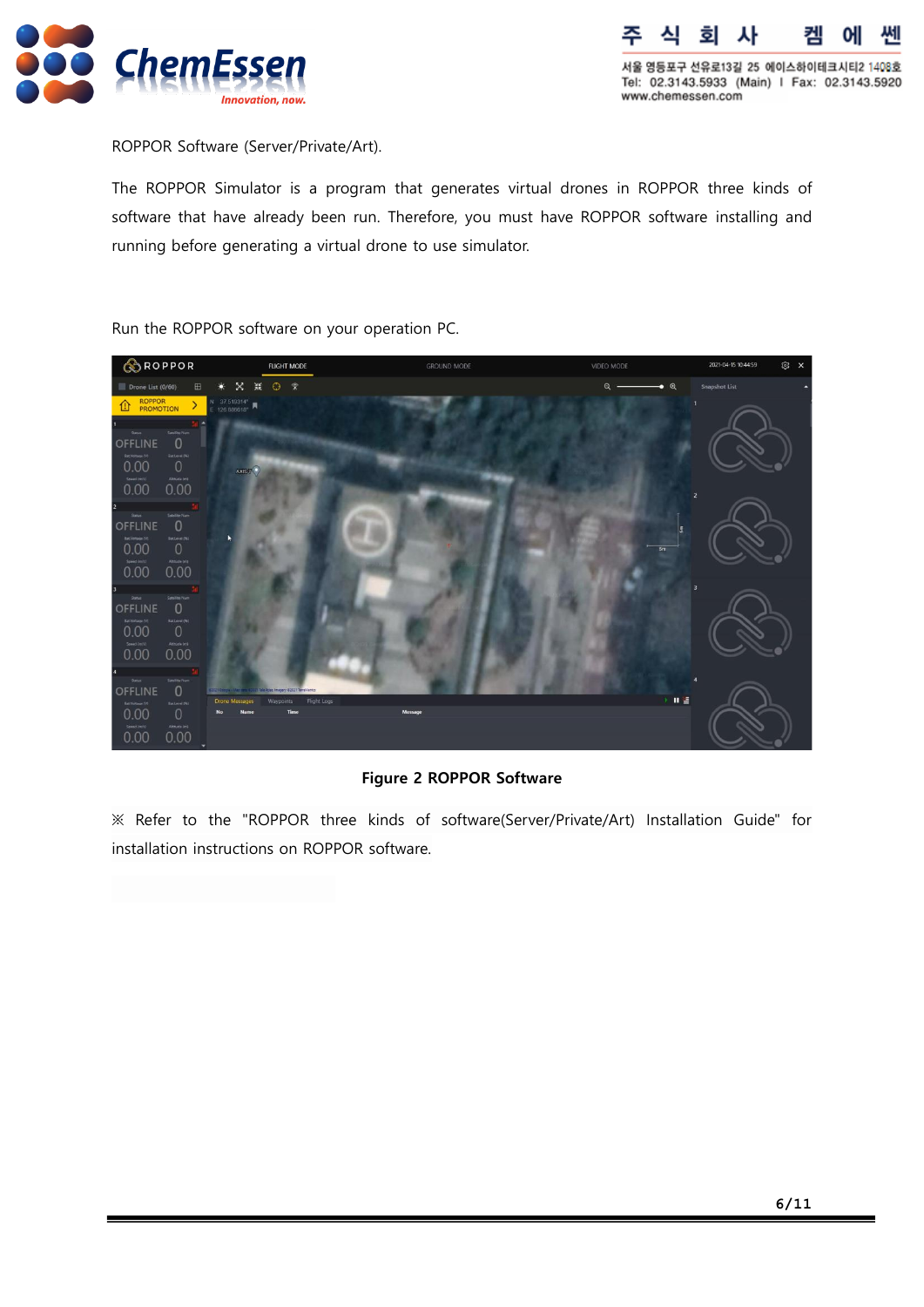

www.chemessen.com



#### <span id="page-6-0"></span>ROPPOR Simulator

The ROPPOR Simulator asks four questions to generate a virtual drone, depending on your usage and environment. The questions are as follows.

- ⚫ Please enter the first drone number enter the first virtual drone number to be created with the simulator.
- Please enter the number of drones enter the total number of virtual drones to be created with the simulator.
- ⚫ Please enter an IP to connect to enter the VPN IP of the PC on which ROPPOR S/W is executed.
- ⚫ Enter the name of the product you want to access enter the type of ROPPOR S/W you executed. (regardless of capital letter, Server/Private/Art)

1) Run the ROPPOR Simulator



**Figure 3 ROPPOR Simulator Icon**

2) At first, 'Please enter the first drone number', enter 1.



**Figure 4 ROPPOR Simulator Q1**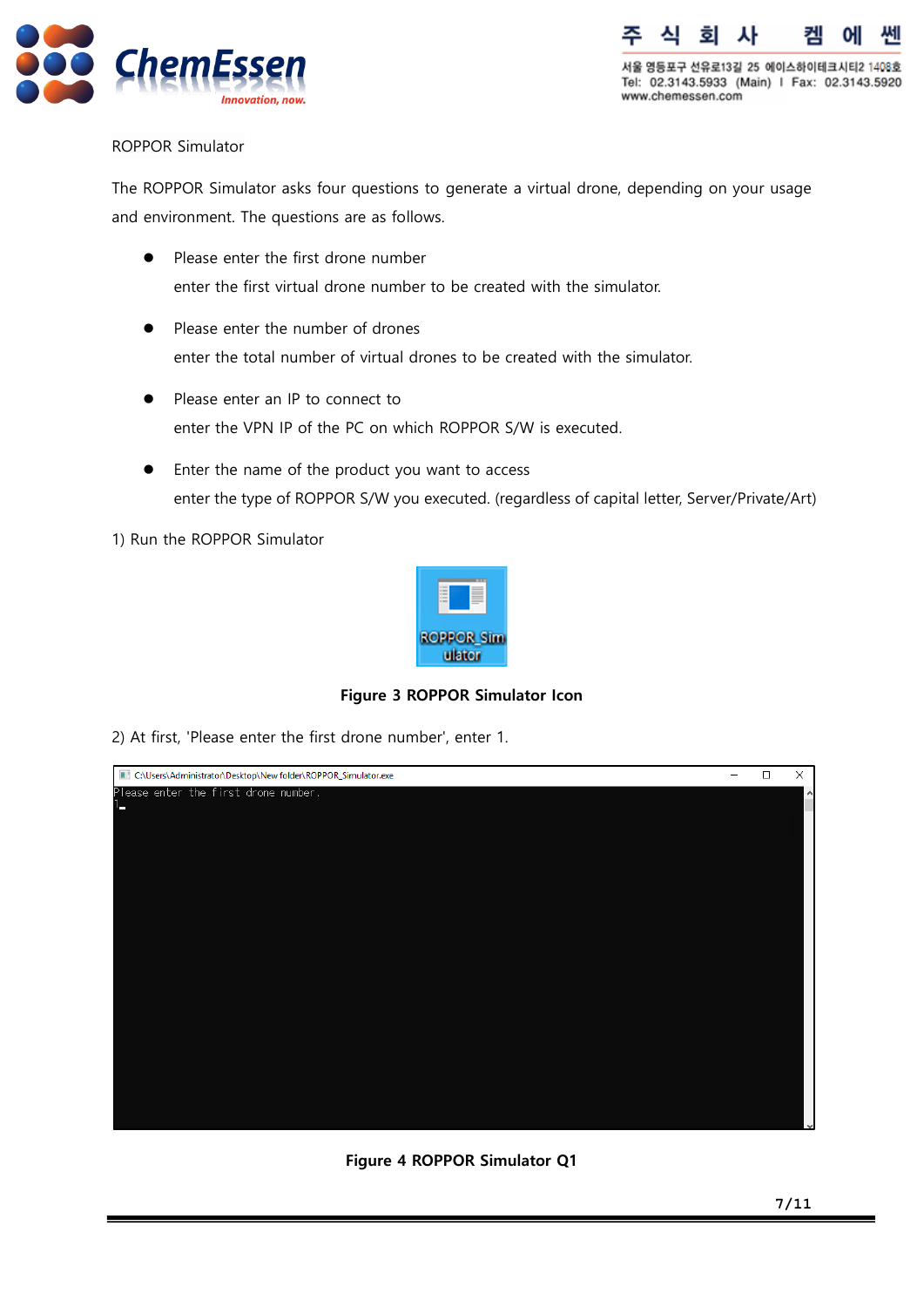

3) Enter the number of units for the second 'Please enter the number of drones' to use.

(For example, if you want to turn on 6th drone through 30th, enter 6 in the first input and 25 in the second.)



# **Figure 5 ROPPOR Simulator Q2**

3) Thirdly, enter the IP Address of the ROPPOR operating PC in the 'Please enter an IP to connect to' if you execute the ROPPOR Private/Art. In case ROPPOR Server, enter the IP Address of the ROPPOR Server PC.



## **Figure 6 ROPPOR Simulator Q3**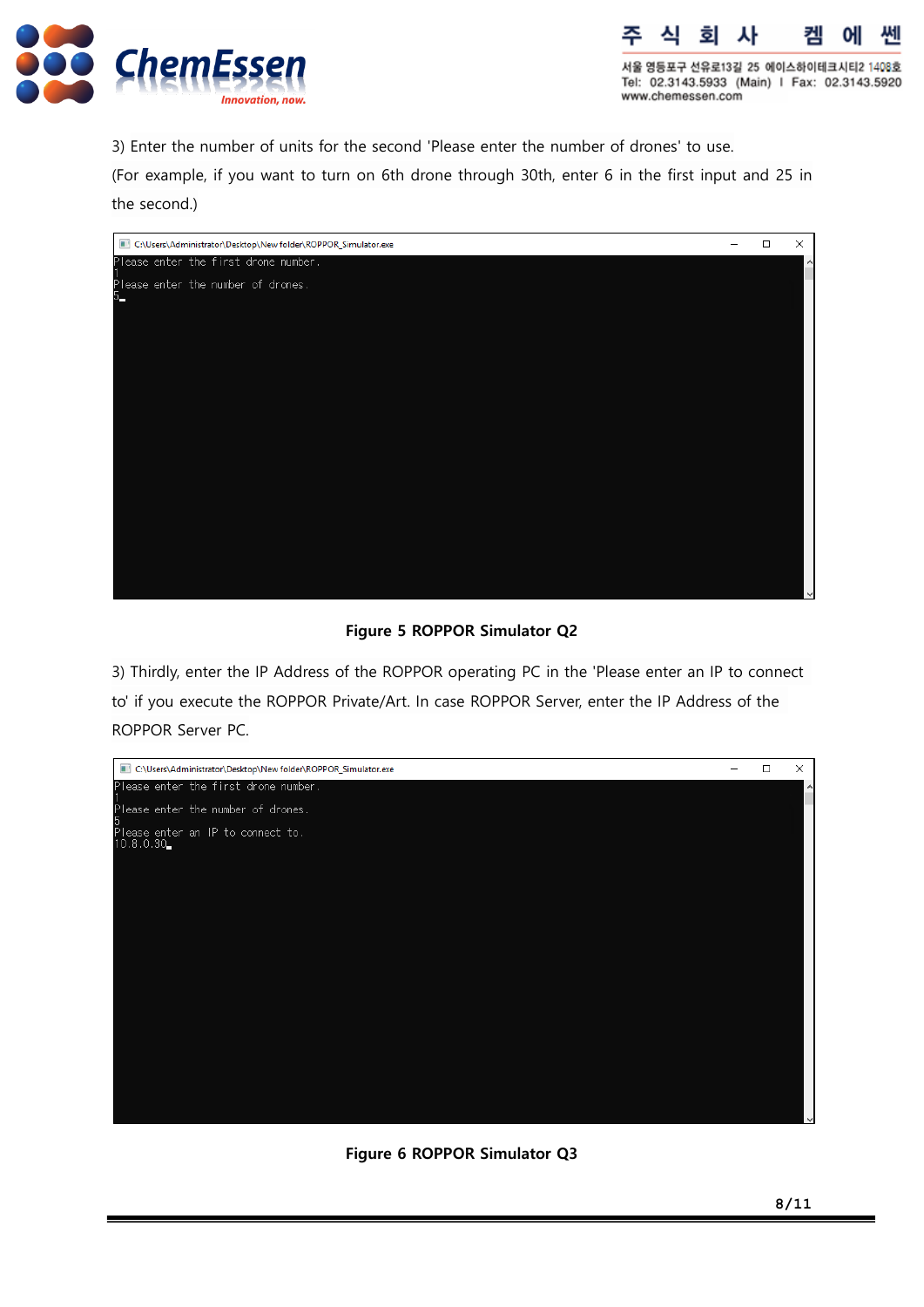

히

4) Finally, type 'Server', 'Private' or 'Art' of the ROPPOR swarm drone software name for 'Enter the name of the product you want to access'. You can enter it regardless of the capital letter or not.



#### **Figure 7 ROPPOR Simulator Q4**

5) Verify that 'WebSocket Client Connected' and 'Config.ini has been downloaded success' are displayed in the following command window. The message is expressed as many as the number of virtual drones you have set.

| C:\Users\Administrator\Desktop\New folder\ROPPOR Simulator.exe                                                                                                                                                                                                                                                                                                                                                                                                                                                                                                                                                                                                                                              | П |  |
|-------------------------------------------------------------------------------------------------------------------------------------------------------------------------------------------------------------------------------------------------------------------------------------------------------------------------------------------------------------------------------------------------------------------------------------------------------------------------------------------------------------------------------------------------------------------------------------------------------------------------------------------------------------------------------------------------------------|---|--|
| Please enter the first drone number.<br>Please enter the number of drones.<br>Please enter an IP to connect to.<br>10.8.0.30<br>Enter the name of the product you want to access, ex)art, ART, Art                                                                                                                                                                                                                                                                                                                                                                                                                                                                                                          |   |  |
| lprivate<br>Config.ini has been downloaded success.<br>[15:52:11.057 [nioEventLoopGroup-6-1] INFO client.ROPPOR ·<br>Config.ini has been downloaded success.<br>[nioEventLoopGroup-4-1] INFO<br>15:52:11.057<br>client.ROPPOR<br>Config.ini has been downloaded success.<br>client.ROPPOR ·<br>INFO.<br>Config.ini has been downloaded success.<br>client.ROPPOR -<br>Config.ini has been downloaded success.<br>[nioEventLoopGroup-5-1]<br>WebSocket Client connected!<br>15:52:11.088<br>INFO<br>client.ROPPOR<br>INFO<br>client.ROPPOR ·<br>WebSocket Client connected!<br>WebSocket Client connected!<br>WebSocket Client connected!<br>client.ROPPOR<br>client.ROPPOR –<br>WebSocket Client connected! |   |  |
|                                                                                                                                                                                                                                                                                                                                                                                                                                                                                                                                                                                                                                                                                                             |   |  |

**Figure 8 ROPPOR Simulator Notice**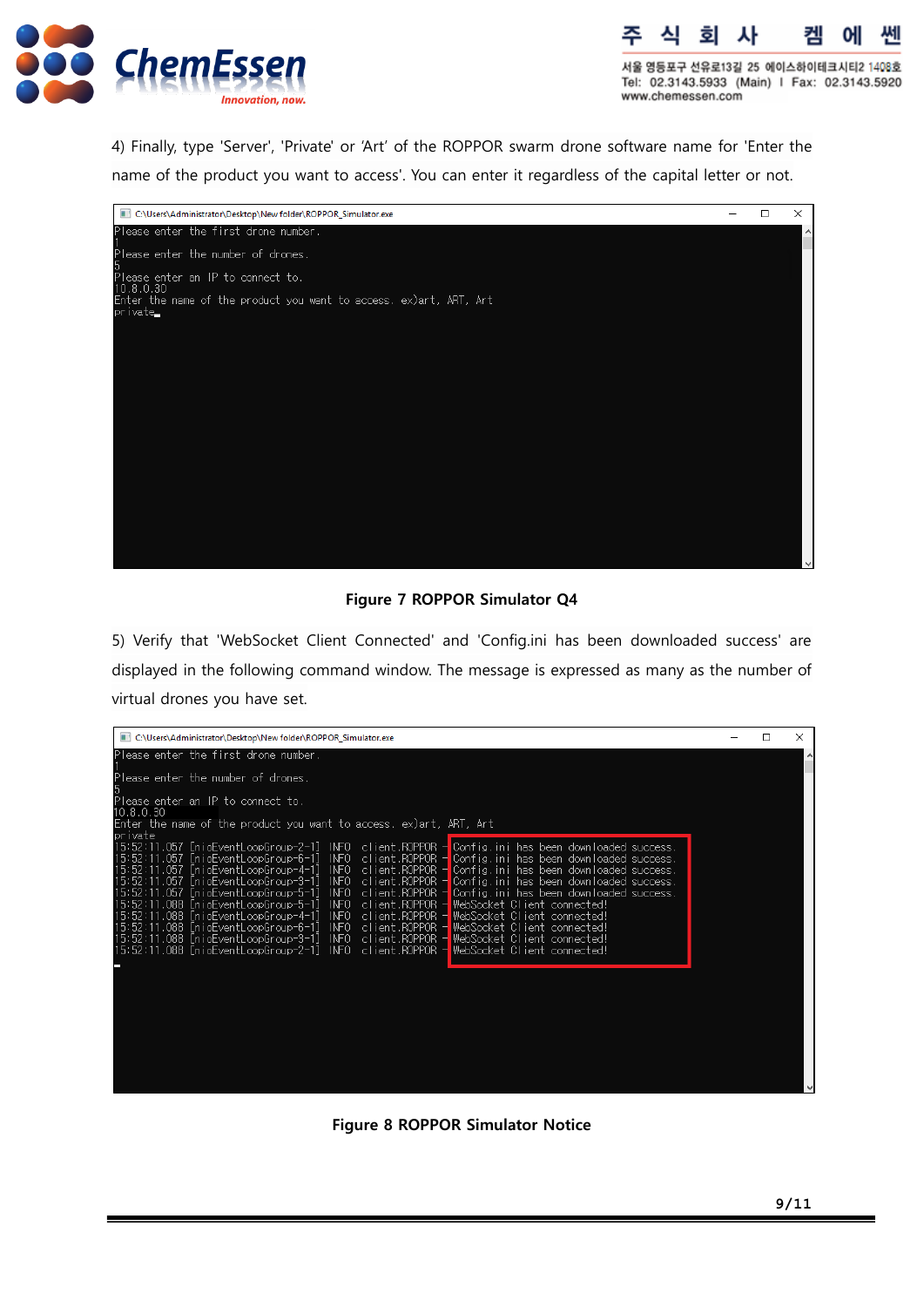

쎄 히 사 켄 പ 서울 영등포구 선유로13길 25 에이스하이테크시티2 1408호 Tel: 02.3143.5933 (Main) | Fax: 02.3143.5920 www.chemessen.com

6) Next, verify a folder named 'FtpDownloadTest' and config.ini file is created on the desktop. Also, in case you are using ROPPOR Art, the Path file is uploaded and stored in the corresponding folder when you upload it.

| $\overline{\mathbf{v}}$   FtpDownloadTest<br>◡                                                     |                     |                                 |                   |                    | $\Box$                 | $\times$ |
|----------------------------------------------------------------------------------------------------|---------------------|---------------------------------|-------------------|--------------------|------------------------|----------|
| File<br>Home                                                                                       | Share               | View                            |                   |                    |                        | $\vee$ 0 |
| > FtpDownloadTest<br>$\sim$ 0<br>个<br>$\leftarrow$<br>$\rightarrow$<br>$\mathcal{L}_{\mathcal{A}}$ |                     |                                 |                   |                    | Search FtpDownloadTest | ٩        |
|                                                                                                    | $\hat{\phantom{a}}$ | $\widehat{\phantom{a}}$<br>Name | Date modified     | Type               | Size                   |          |
| <b>A</b> Quick access<br>Desktop<br>À                                                              |                     | swarm_parameter_config.ini      | 3/25/2021 3:52 PM | Configuration sett | 1 KB                   |          |
| 蘴<br>Documents *                                                                                   |                     |                                 |                   |                    |                        |          |
| Downloads *                                                                                        |                     |                                 |                   |                    |                        |          |
| $\blacksquare$ Pictures<br>$\mathcal{R}$                                                           |                     |                                 |                   |                    |                        |          |
| config                                                                                             |                     |                                 |                   |                    |                        |          |
| log<br>u,                                                                                          |                     |                                 |                   |                    |                        |          |
| <b>ROPPOR Server</b>                                                                               |                     |                                 |                   |                    |                        |          |
| Screenshots                                                                                        |                     |                                 |                   |                    |                        |          |
| $\Box$ This PC                                                                                     |                     |                                 |                   |                    |                        |          |
| <b>3D Objects</b>                                                                                  |                     |                                 |                   |                    |                        |          |
| Desktop                                                                                            |                     |                                 |                   |                    |                        |          |
| 兽<br>Documents                                                                                     |                     |                                 |                   |                    |                        |          |
| Downloads                                                                                          |                     |                                 |                   |                    |                        |          |
| Music<br>J).                                                                                       |                     |                                 |                   |                    |                        |          |
| Pictures                                                                                           |                     |                                 |                   |                    |                        |          |
| Videos<br>圈                                                                                        |                     |                                 |                   |                    |                        |          |
| <sup>12</sup> Local Disk (C:)                                                                      |                     |                                 |                   |                    |                        |          |
| Network                                                                                            | ×                   |                                 |                   |                    |                        |          |
| 1 item                                                                                             |                     |                                 |                   |                    |                        | 胆目目      |